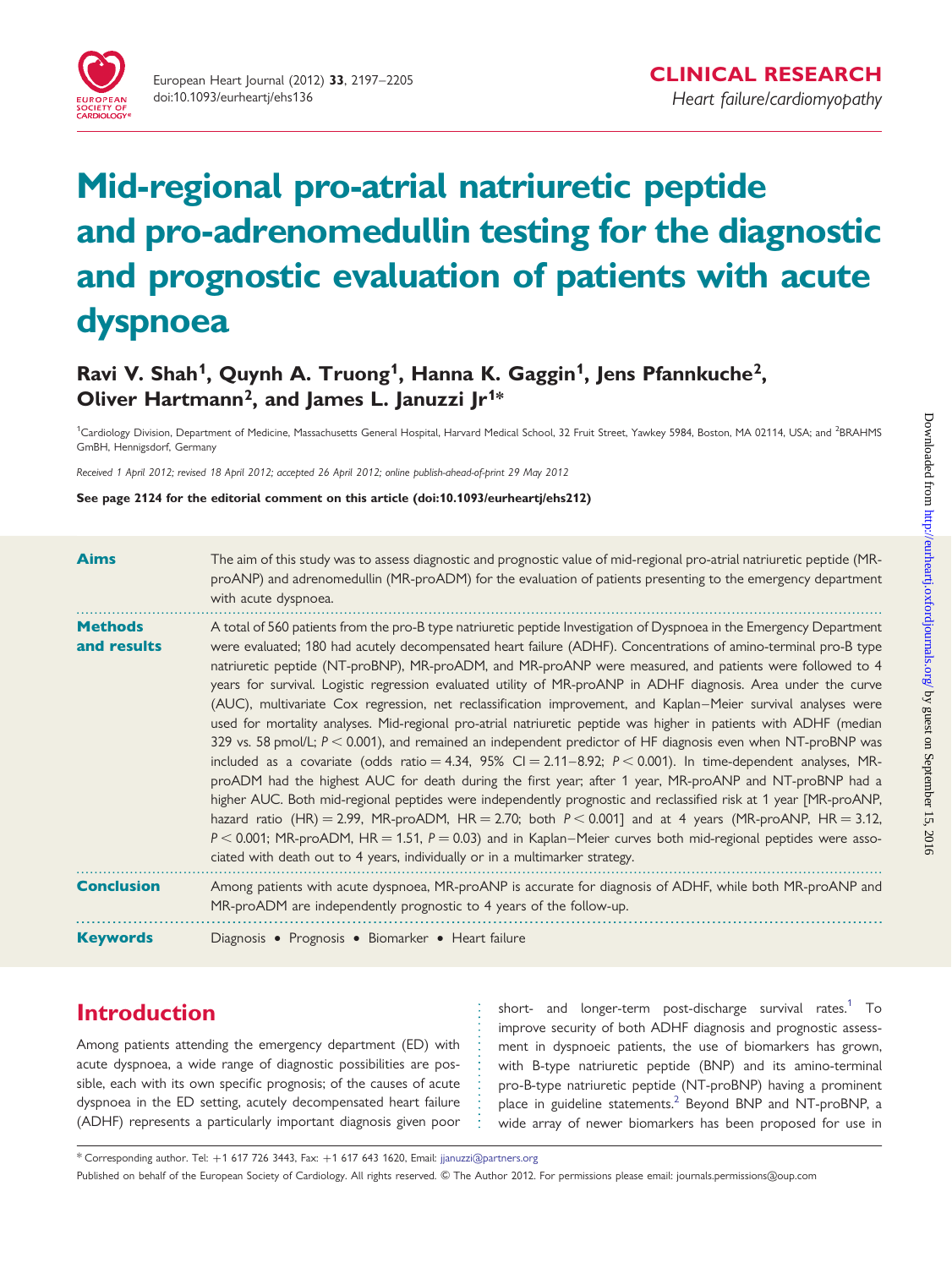acutely dyspnoeic patients; because of this burgeoning range of choices, position statements call for thorough evaluation of novel biomarkers, suggesting such markers demonstrate at least comparable diagnostic or prognostic value over currently available assays to establish clinical utility.<sup>3</sup>

Recently, assays for the detection of mid-regional pro-atrial natriuretic peptide (MR-proANP) and mid-regional pro-adrenomedullin  $(MR-proADM;$  a fragment of adrenomedullin<sup>[4](#page-7-0)</sup>) have been developed. Mid-regional pro-atrial natriuretic peptide has been shown to have potential diagnostic and prognostic utility in ADHF, comparable with other natriuretic peptides, $5$  while MR-proADM was recently reported to be additively prognostic to BNP and NT-proBNP in acute dyspnoea.<sup>5,[6](#page-8-0)</sup> Nonetheless, while early results suggest potential value of MR-proANP and/or MR-proADM for the evaluation of patients with acute dyspnoea, considerably more data are necessary before either would be considered validated. Here, we report the results of MR-proANP and MR-proADM for the diagnostic and prognostic evaluation of dyspnoeic patients (with and without ADHF) in the Pro-BNP Investigation of Acute Dyspnoea in the Emergency Department (PRIDE) study.

## **Methods**

#### Patient population

The design and main results of the PRIDE study are described else-where.<sup>[7](#page-8-0)</sup> Patients were followed for vital status at 4 years; the follow-up for outcomes was available in 100% of the present cohort.<sup>[8](#page-8-0)</sup> For the purposes of this study, 560 subjects had available samples for the analysis of MR-proANP (180 with ADHF), and 565 had sample available for MR-proADM.

#### Biomarker assessment

NT-proBNP was measured on a Roche Elecsys 2010 platform (Roche Diagnostics, Indianapolis, IN, USA), with routine coefficient of variation  $(CV) < 5%$ . Both MR-proANP and MR-proADM were measured on a Kryptor platform (Thermo-Fisher, BRAHMS, Germany). The CV for MR-proANP was  $<$  6.5%; for MR-proADM, the CV was variable based on detected concentration  $(<\,6\%$  for 6 nmol/L and higher; between 6 and 11% for concentrations 0.5–6 nmol/L). For prognosis analyses, results for both estimated glomerular filtration rate (eGFR, utilizing the simplified modification of diet in renal disease equation) and galectin-3 (a macrophage-derived biomarker reflective of cardio-vascular fibrosis) were included.<sup>[9](#page-8-0)</sup>

#### **Correlations**

Given non-normality, correlations between NT-proBNP and both MR-proANP and MR-proADM were performed using the Spearman correlation.

#### Mid-regional pro-atrial natriuretic peptide and mid-regional pro-adrenomedullin in the diagnosis of acutely decompensated heart failure

To evaluate the diagnostic value of MR-proANP and MR-proADM for identifying patients given a gold-standard diagnosis of ADHF, operating characteristics of both for diagnosis were evaluated using receiver operator curve analyses [ROC, with area under the curve (AUC) determination] and compared with NT-proBNP.

Following, concentrations of MR-proANP in those with and without ADHF were compared using the Wilcoxon rank sum test; for those with ADHF, concentrations were also expressed as a function of the New York Heart Association (NYHA) symptom severity classification.

The performance of MR-proANP to identify ADHF was then evaluated using age-adjusted cut-offs  $\lceil \geq 104 \text{ pmol/L} \rceil$  (for age <65 years) and  $\geq$  214 pmol/L for age  $\geq$  6[5](#page-7-0) years]<sup>5</sup> and compared with age-adjusted thresholds for NT-proBNP-based ADHF diagnosis, $10$  with odds ratio and 95% confidence intervals (CI) generated. A second value for MR-proANP to exclude (or ''rule out'') ADHF was determined to maximize negative predictive value (NPV), constrained by at least 25% of the overall population in the rule-out group defined by this cut-off.

To identify whether MR-proANP was an independent predictor of the final ADHF diagnosis compared with other variables, a multivariable logistic regression model was constructed using covariates previously found to be significantly associated with HF diagnosis from this  $\text{cohort}^7$  $\text{cohort}^7$  and fitted with results for MR-proANP. Furthermore, to further test the hypothesis that MR-proANP improves diagnosis of ADHF beyond NT-proBNP, we calculated reclassification statistics for the diagnosis of ADHF and improved model discrimination (using ROC analysis) when MR-proANP was added to a model containing NT-proBNP. Net reclassification improvement (NRI) was calculated using the category-free (or continuous) approach<sup>[11](#page-8-0)</sup> with 999 bootstrap replications to estimate the 95% CI.

As the accuracy of both BNP and NT-proBNP has been questioned in specific subgroups such as those with grey zone values, $12$  the elderly, those with atrial fibrillation, obese patients, and those with renal failure, we specifically examined the diagnostic performance of MR-proANP in such subjects.

#### Prognostic value of mid-regional pro-atrial natriuretic peptide and mid-regional pro-adrenomedullin in prognosis in acute dyspnoea

Time-dependent AUC analyses were performed to assess the ability of MR-proANP and MR-proADM to discriminate mortality at various time points after index hospitalization (30, 90 days, 1, 4 years). From the ROC curves, optimal cut-points for prognosis were identified, and used to examine the prognostic value of MR-proANP and MR-proADM at 1 and 4 years. Both biomarkers were added to multivariate Cox proportional hazards models containing covariates already known to predict death at each point, as previously described. $8,13$  Hazard ratio (HR) and 95% CI were generated. In these analyses, MR-proANP and MR-proADM were entered as dichotomous variables, using the ROC-optimal value for each; following, we then entered NT-proBNP, in order to evaluate the individual or additive value of the novel markers for prognosis. C-statistics for Cox models with and without the novel markers were also calculated and compared using the likelihood ratio test. Net reclassification improvement was calculated using the category-free approach<sup>11</sup> as above. Kaplan–Meier curves for survival at different time points were constructed and compared using the log-rank test, with MR-proANP and MR-proADM considered separately and in composite; in composite modelling, we once again examined the merits of various combinations of MR-proANP and MR-proADM. We then calculated the HR and 95% CI using the first category as referent. Following, we examined the change in C-statistic from adding the combination of markers, as well as NRI, as described above.

Finally, we performed a subgroup survival analysis of those with ADHF using the same methods as we did for the entire dyspnoeic population.

SAS version 9.2 (Cury, NC, USA) or R version 2.5.1 ([http://www.](http://www.r-project.org) [r-project.org,](http://www.r-project.org) library Design, Hmisc, ROCR) were used for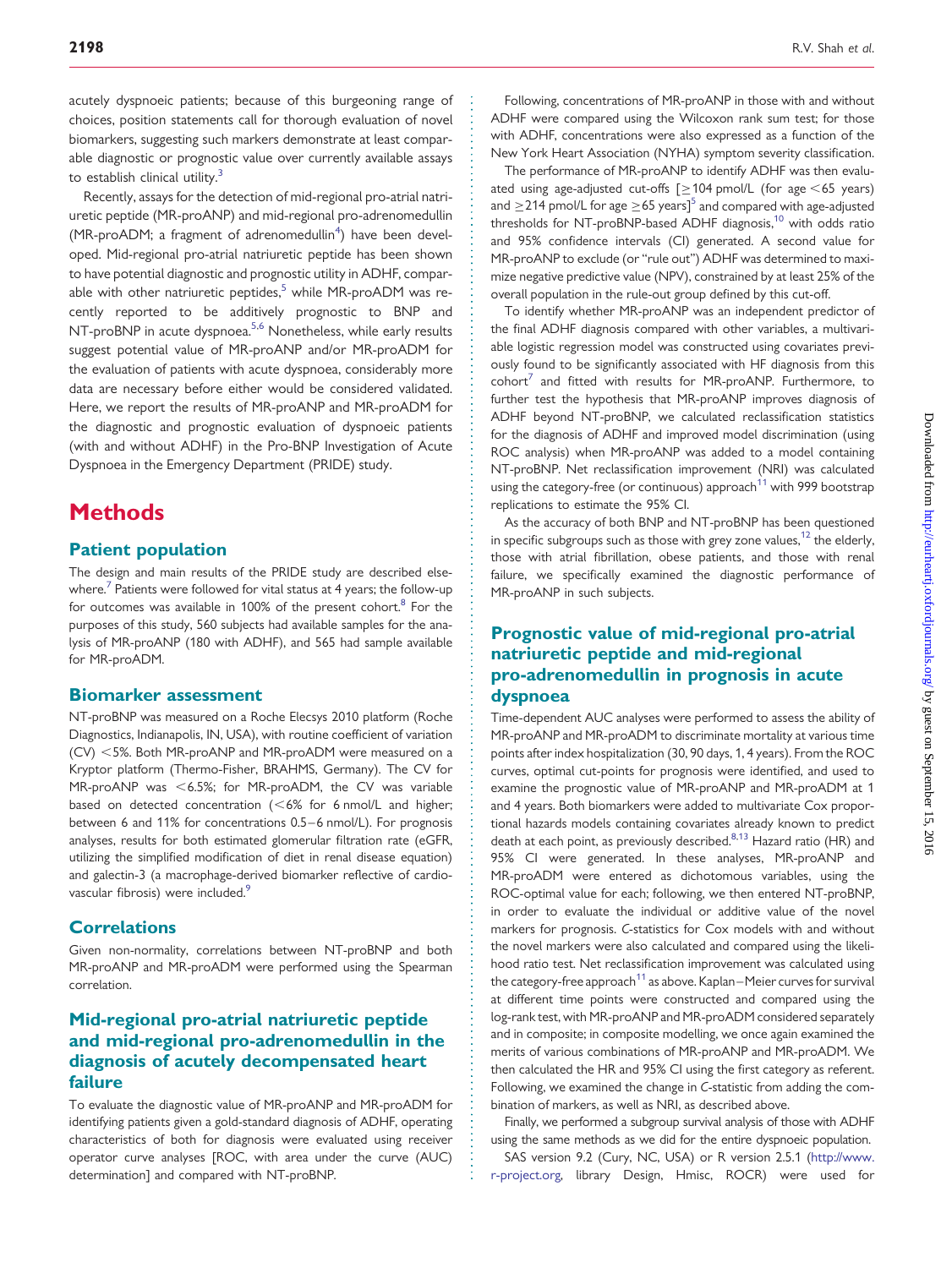| Characteristic                                 | Patients without ADHF ( $n = 380$ ) | Patients with ADHF $(n = 180)$ | P-value |
|------------------------------------------------|-------------------------------------|--------------------------------|---------|
| Age                                            | $57 + 16.3$                         | $72.8 \pm 13.6$                | < 0.001 |
| Past history (%)                               |                                     |                                |         |
| Diabetes mellitus                              | 69 (17.7)                           | 88 (42.1)                      | < 0.001 |
| Prior heart failure                            | 37(9.5)                             | 113(54.1)                      | < 0.001 |
| Atrial arrhythmias                             | 35(9)                               | 67(32.1)                       | < 0.001 |
| Obstructive airway disease                     | 46 (11.8)                           | 25(12)                         | 1.00    |
| Hypertension                                   | 159 (40.8)                          | 133 (63.6)                     | < 0.001 |
| Coronary artery disease                        | 79 (20.3)                           | 88 (42.1)                      | < 0.001 |
| Prior myocardial infarction                    | 35(9)                               | 43 (20.6)                      | < 0.001 |
| Medications on presentation (%)                |                                     |                                |         |
| Beta-blocker                                   | 112 (28.7)                          | 116 (55.5)                     | < 0.001 |
| Loop diuretic                                  | 61(15.6)                            | 116(55.5)                      | < 0.001 |
| Digoxin                                        | 17(4.4)                             | 47 (22.5)                      | < 0.001 |
| <b>ACE</b> inhibitor                           | 57 (14.6)                           | 68 (32.5)                      | < 0.001 |
| Aspirin                                        | 91(23.3)                            | 92 (44)                        | < 0.001 |
| Nitrate                                        | 29(7.4)                             | 31 (14.8)                      | 0.006   |
| Physical examination                           |                                     |                                |         |
| Body mass index, kg/m <sup>2</sup>             | $28.5 \pm 7.1$                      | $27.9 \pm 6.3$                 | 0.40    |
| $S_3$ gallop                                   | 1(0.3)                              | 4(1.9)                         | 0.053   |
| Heart rate, b.p.m.                             | $88.2 \pm 22.4$                     | $86.5 \pm 23.5$                | 0.15    |
| Systolic blood pressure, mmHg                  | $134.7 \pm 26$                      | 140.1 $\pm$ 30                 | 0.08    |
| Rales                                          | 56 (14.4)                           | 100 (47.8)                     | < 0.001 |
| Wheezing                                       | 110 (28.2)                          | 38 (18.2)                      | 0.007   |
| Murmur                                         | 27(6.9)                             | 40 (19.1)                      | < 0.001 |
| Chest radiography                              |                                     |                                |         |
| Interstitial oedema                            | 14(3.6)                             | 87 (41.6)                      | < 0.001 |
| Infiltrate                                     | 53 (13.6)                           | 32 (15.3)                      | 0.62    |
| Cardiomegaly                                   | 15(3.8)                             | 35 (16.7)                      | < 0.001 |
| Pleural effusion                               | 31(7.9)                             | 72 (34.4)                      | < 0.001 |
| Laboratory results                             |                                     |                                |         |
| GFR (mL/min/1.73 m <sup>2</sup> ) median (IQR) | $97.5(67.3 - 119.9)$                | $58.8(35.3 - 74.1)$            | < 0.001 |
| BUN (mg/dL), median (IQR)                      | $17.4(11.2-21)$                     | $29.6(19-34)$                  | < 0.001 |
| Haemoglobin (g/dL)                             | $13.2(12.2 - 14.8)$                 | $12.2(10.6 - 13.8)$            | < 0.001 |
| Troponin $T > 0.01$ ng/mL, n (%)               | 28(7.3)                             | 89 (42.6)                      | < 0.001 |
| NT-proBNP (pg/mL), median (IQR)                | 630.5 (46.6-430)                    | 8136 (1689-9970)               | < 0.001 |
| MR-proANP (pmol/L), median (IQR)               | $96.8(32.8 - 111.1)$                | 420.3 (204.9-558.4)            | < 0.001 |
| MR-pro ADM (nmol/L), median (IQR)              | $0.50(0.20 - 0.70)$                 | $1.20(0.60 - 1.60)$            | < 0.001 |

#### Table I Baseline characteristics of the study population, stratified by the presence or absence of acutely decompensated heart failure

HF, heart failure; GFR, glomerular filtration rate; IQR, inter-quartile range; BUN, blood urea nitrogen; NT-proBNP, N-terminal pro-B-type natriuretic peptide.

analysis. All P-values are two-sided, with a value  $<$  0.05 considered significant.

# **Results**

#### Baseline patient characteristics

The baseline clinical characteristics for patients stratified by the final diagnosis of ADHF vs. non-ADHF cause of dyspnoea are demonstrated in Table 1.

## Correlations between mid-regional peptides and amino-terminal pro-B type natriuretic peptide

Strong correlation between NT-proBNP and MR-proANP was found  $(\rho = 0.81, 95\% \text{ Cl} = 0.77-0.83; P < 0.001).$ Modest correlations existed between NT-proBNP and MR-proADM ( $\rho = 0.48$ , 95% CI = 0.42 – 0.55; P < 0.001) and MR-proANP and MR-proADM ( $\rho = 0.56$ , 95% CI = 0.50 – 0.61;  $P < 0.001$ ).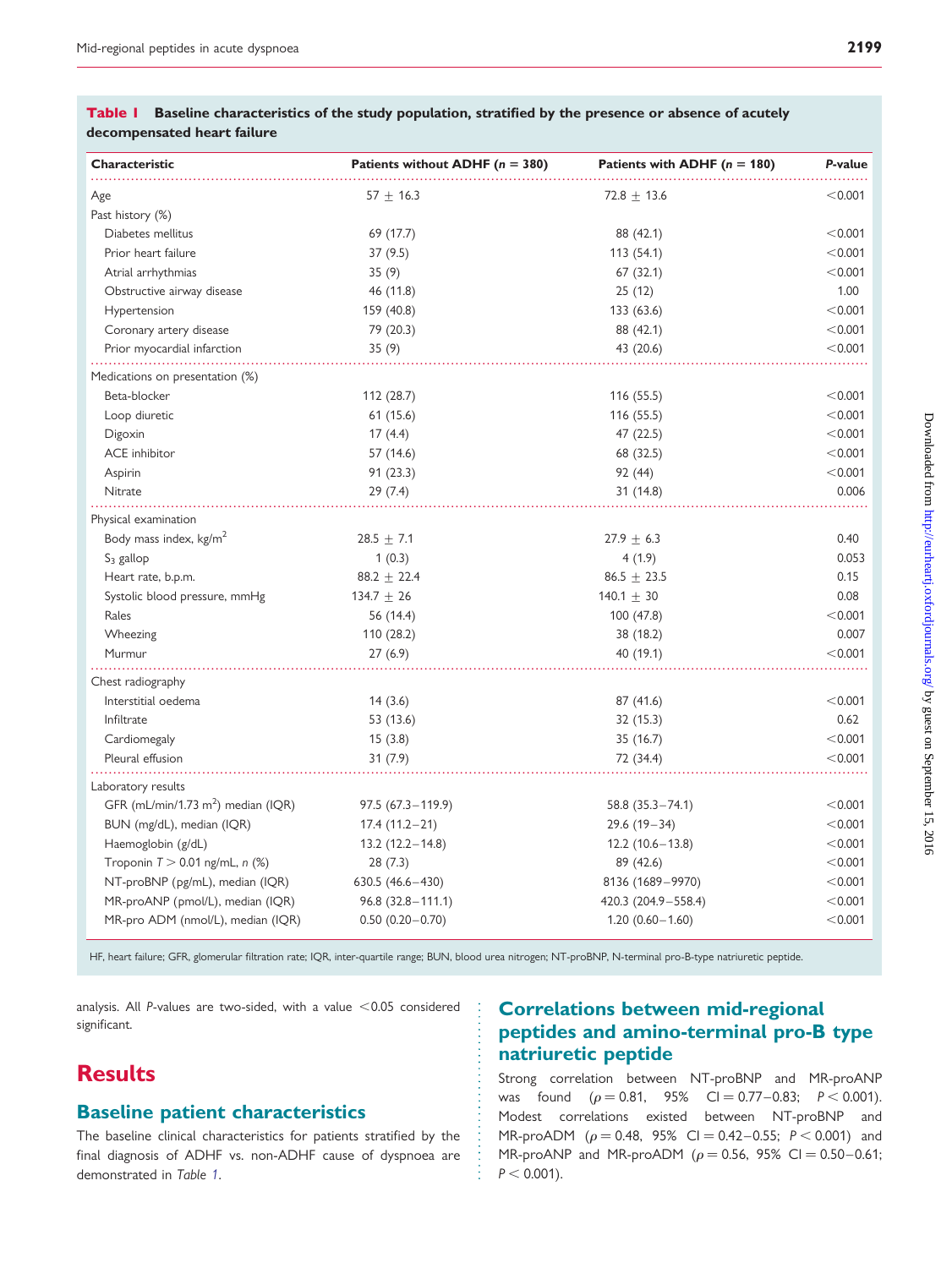| Covariate                                    | <b>Odds</b> ratio | 95% confidence interval | P-value |
|----------------------------------------------|-------------------|-------------------------|---------|
| (A)                                          |                   |                         |         |
| Elevated age-adjusted MR-proANP <sup>a</sup> | 13.75             | $7.51 - 25.16$          | < 0.001 |
| Radiographic pulmonary oedema                | 10.13             | $4.42 - 23.25$          | < 0.001 |
| Orthopnoea                                   | 4.86              | $2.31 - 10.20$          | < 0.001 |
| Use of loop diuretic on presentation         | 2.96              | $1.62 - 5.41$           | < 0.001 |
| Presence of rales on exam                    | 2.48              | $1.27 - 4.86$           | 0.008   |
| Age (per decade)                             | 1.68              | $1.35 - 2.10$           | < 0.001 |
| Cough                                        | 0.56              | $0.30 - 1.05$           | 0.07    |
| Fever                                        | 0.16              | $0.05 - 0.48$           | 0.001   |
| (B)                                          |                   |                         |         |
| Elevated age-adjusted MR-proANP <sup>a</sup> | 4.34              | $2.11 - 8.92$           | < 0.001 |
| Elevated age-adjusted NT-proBNP <sup>b</sup> | 9.73              | $4.63 - 20.43$          | < 0.001 |
| Radiographic pulmonary oedema                | 7.28              | $3.11 - 17.04$          | < 0.001 |
| Orthopnoea                                   | 6.60              | $2.87 - 15.17$          | < 0.001 |
| Use of loop diuretic on presentation         | 2.87              | $1.50 - 5.49$           | < 0.001 |
| Presence of rales on exam                    | 2.26              | $1.11 - 4.60$           | 0.03    |
| Age (by decade)                              | 1.74              | $1.37 - 2.21$           | < 0.001 |
| Cough                                        | 0.47              | $0.24 - 0.91$           | 0.03    |
| Fever                                        | 0.13              | $0.04 - 0.40$           | < 0.001 |

Table 2 Multivariable logistic regression models (A) without and (B) with amino-terminal pro-B type natriuretic peptide using covariates predictive of acutely decompensated heart failure diagnosis in the PRIDE cohort

NT-proBNP, N-terminal pro-B-type natriuretic peptide.

<sup>a</sup>Elevated age-adjusted MR-proANP was defined as ≥104 pmol/L (for age <65 years), and ≥214 pmol/L for age ≥65 years).<br>PElevated NT proBNP was defined as ≥450 palmL for age ≤ 50 years. ≥900 palmL for ages 50–75 years and

<sup>b</sup>Elevated NT-proBNP was defined as ≥450 pg/mL for age < 50 years, ≥900 pg/mL for ages 50–75 years, and ≥1800 pg/mL for age >75 years.

## Mid-regional peptides in acutely decompensated heart failure diagnosis

For the diagnosis of ADHF, MR-proANP had an AUC of 0.90 (95%  $CI = 0.87-0.93$ ;  $P < 0.001$ ), which was lower than NT-proBNP  $(AUC = 0.94, 95\% CI = 0.92 - 0.96; P < 0.001; P = 0.001$  for difference). Mid-regional pro-adrenomedullin had an AUC of 0.80 for ADHF (95% CI = 0.77-0.84;  $P < 0.001$ ), significantly lower than either MR-proADM or NT-proBNP (both  $P < 0.001$ ); accordingly, we focused on MR-proANP for subsequent diagnosis analyses.

Patients with a final diagnosis of ADHF had significantly higher MR-proANP concentrations, compared with those without [329 (100 – 558) vs. 58 (33 – 112) pmol/L;  $P < 0.001$ ]. Additionally, worse NYHA symptom severity was associated with higher MR-proANP concentrations: class  $II = 287$  (226-428) pmol/L, class  $III = 303$  (149-343) pmol/L, and class  $IV = 393$  (234-640) pmol/L ( $P < 0.001$  across categories).

Using an age-adjusted cut-point strategy to diagnose ADHF (age  $<$  65 years  $\ge$  104 pmol/L; age  $\ge$  65 years  $\ge$  214 pmol/L), MR-proANP had a sensitivity of 82%, specificity of 86%, positive predictive value (PPV) of 73%, and a NPV of 91%. These operating characteristics differed somewhat with NT-proBNP at its own optimal cut-points (sensitivity 90%, specificity 84%, PPV of 88% and NPV of 66%; 10). An MR-proANP  $<$  57 pmol/L had 97% NPV to exclude the diagnosis of ADHF, comparable with an NT-proBNP cut-point  $<$  300 pg/mL.<sup>[14](#page-8-0)</sup>

The operating characteristics of MR-proANP for the diagnosis of ADHF were similar as in the overall cohort in the pre-specified subgroup of older subjects (see [Supplementary material online,](http://eurheartj.oxfordjournals.org/lookup/suppl/doi:10.1093/eurheartj/ehs136/-/DC1) [Table S1](http://eurheartj.oxfordjournals.org/lookup/suppl/doi:10.1093/eurheartj/ehs136/-/DC1)); on the other hand, the sensitivity of MR-proANP was reduced in patients with a grey zone  $NT$ -pro $BNP<sup>12</sup>$  and in those with a body mass index  $\geq$  30 kg/m<sup>2</sup>. Atrial fibrillation and eGFR  $<$  60 mL/min/1.73 m<sup>2</sup> both reduced specificity.

In multivariate logistic regression models with and without NT-proBNP, an elevated age-adjusted MR-proANP was an independent predictor of a final diagnosis of ADHF (Table 2). When MR-proANP was added to a model containing NT-proBNP for the diagnosis of ADHF, there was a significant improvement in the AUC of 0.044 ( $P < 0.001$ ), and led to reclassification of 63% of patients with ADHF and 72% of patients without (total NRI 135%, 95% CI = 1.22–1.48,  $P < 0.001$ ).

## Mid-regional pro-atrial natriuretic peptide and mid-regional pro-adrenomedullin as prognostic markers for patients presenting with acute dyspnoea

Time-dependent ROC curves for death to 4 years for various biomarkers are shown in Figure [1](#page-4-0). At 1 and 4 years, there were 107 and 189 deaths in the overall cohort. Concentrations of MR-proADM had consistently superior ability to discriminate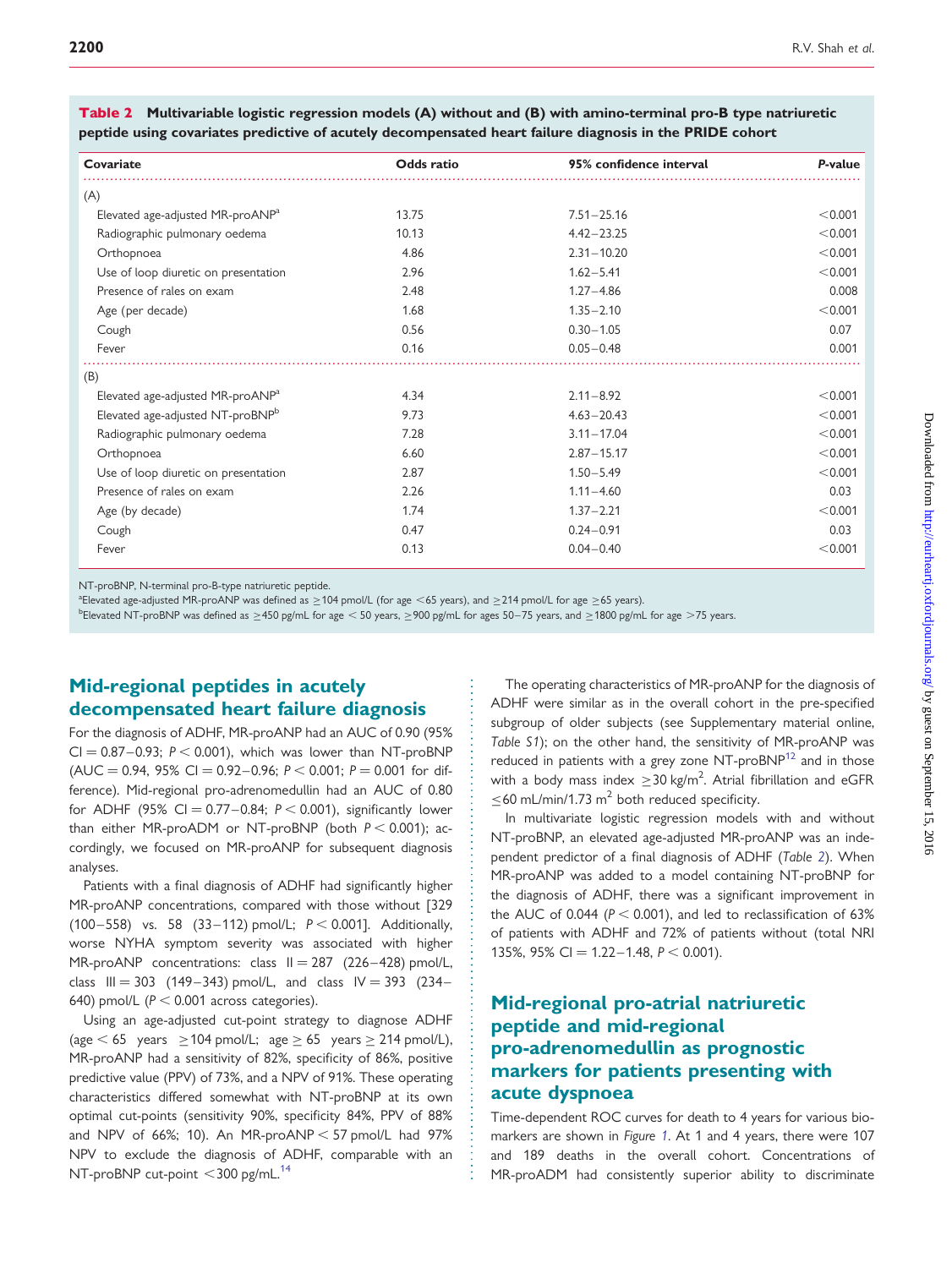<span id="page-4-0"></span>

Figure 1 Time dependent changes in the area under the curve for multiple biomarkers in acutely dyspnoeic patients for discrimination of mortality at (A) 1-year and (B) 4-year follow-up. Grey lines reflect 95% confidence intervals.

mortality across the initial year from enrolment (Figure 1A), while after 1 year, both NT-proBNP and MR-proANP discriminated mortality better than MR-proADM (Figure 1B). The estimated glomerular filtration rate showed strong ability to predict risk early on after presentation, but this value waned over time, while galectin-3 showed consistently lower AUC across the entire time horizon.

Base models for death at 1 year containing NT-proBNP had a C-statistic of 0.760; the addition of MR-proANP results resulted in significant improvement in the C-statistic to 0.774 ( $P = 0.02$ ). In a similar fashion, addition of MR-proADM considerably increased the C-statistic to 0.792 ( $P < 0.001$ ). In a multivariate Cox proportional hazards model that included previously described variables predictive of death at 1 year in the PRIDE,<sup>[13](#page-8-0)</sup> at optimal cut-points, both MR-proANP (HR = 2.99;  $P < 0.001$ ) and MR-proADM (HR  $=$  2.70;  $P < 0.001$ ) were predictive of

death (see [Supplementary material online,](http://eurheartj.oxfordjournals.org/lookup/suppl/doi:10.1093/eurheartj/ehs136/-/DC1) [Table S2](http://eurheartj.oxfordjournals.org/lookup/suppl/doi:10.1093/eurheartj/ehs136/-/DC1)) and reclassified risk (see [Supplementary material online,](http://eurheartj.oxfordjournals.org/lookup/suppl/doi:10.1093/eurheartj/ehs136/-/DC1) Table S3).

At 4 years, base models containing NT-proBNP had a C-statistic of 0.776; addition of MR-proANP and MR-proADM to this model resulted in significant improvement in the C-statistic to 0.796 ( $P <$ 0.001). In a multivariate Cox proportional hazards model that included previously described variables predictive of death at 4 years in the PRIDE,<sup>8</sup> both MR-proANP (HR = 3.12, 95% CI = 1.85 – 5.27;  $P < 0.001$ ) and MR-proADM (HR = 1.51, 95% CI = 1.0[3](#page-5-0) – 2.20;  $P = 0.03$ ) were predictive of death (Table 3). Moreover, addition of NT-proBNP results to the model did not attenuate the predictive value of MR-proANP or MR-proADM at 4 years (Table [3](#page-5-0)). We then calculated continuous NRI for a model containing MR-proADM and MR-proANP on the top of our previously established clinical risk model for death at 4 years. A model containing both mid-regional peptides in addition to NT-proBNP had a continuous NRI of 75% (95% CI = 60-93%;  $P < 0.0001$ ), driven by correct reclassification of mortality in 22% ( $P = 0.004$ ) and survival in 53% ( $P < 0.0001$ ; Table [4](#page-5-0)A). These results were similar to models without NT-proBNP at 4 years (Table [4](#page-5-0)B).

In Kaplan –Meier analysis for survival based on ROC-determined cut-offs for both biomarkers, patients with above-cut-off concentrations of both MR-proANP and MR-proADM had dramatically reduced survival for patients with acute dyspnoea (Figure [2](#page-6-0)). Left censoring of the data for MR-proADM beginning at 1 year showed persistent divergence of the Kaplan-Meier curves  $(P < 0.001)$ .

Given the independent value of both MR-proANP and MRproADM for prognosis, we examined their additive value to predict risk. There was significant divergence of Kaplan –Meier curves out to 4 years, particularly in those with both peptides elevated (Figure [3](#page-7-0)). Given this, we constructed multivariable Cox models that examined the combination of 'both markers low'', 'one marker elevated'', and 'both markers elevated'' to examine the incremental risk predicted by these combinations. Compared with the risk of both markers low (referent), one elevated marker predicted intermediate risk (HR = 2.82, 95% CI =  $1.76-$ 4.54;  $P < 0.001$ ), and with both markers elevated, the highest risk was observed (HR = 6.07, 95% CI = 3.84 – 9.60;  $P < 0.001$ ). Adding the information of multimarker testing on the top of clinical variables increased the C-statistic from 0.74 to 0.79 ( $P < 0.001$ ), and considering patients with this multimarker approach considerably improved the continuous NRI (86%; due to correct reclassification of events by 31% and correct reclassification of non-events by 55%).

### Mid-regional pro-atrial natriuretic peptide and mid-regional pro-adrenomedullin as prognostic markers for patients presenting with acutely decompensated heart failure

The 180 ADHF patients with both MR-proANP and MR-proADM results were studied in a similar fashion as the entire cohort, with comparable prognostic importance as in the cohort as a whole (see [Supplementary material online,](http://eurheartj.oxfordjournals.org/lookup/suppl/doi:10.1093/eurheartj/ehs136/-/DC1) [Figures S1](http://eurheartj.oxfordjournals.org/lookup/suppl/doi:10.1093/eurheartj/ehs136/-/DC1) and S2).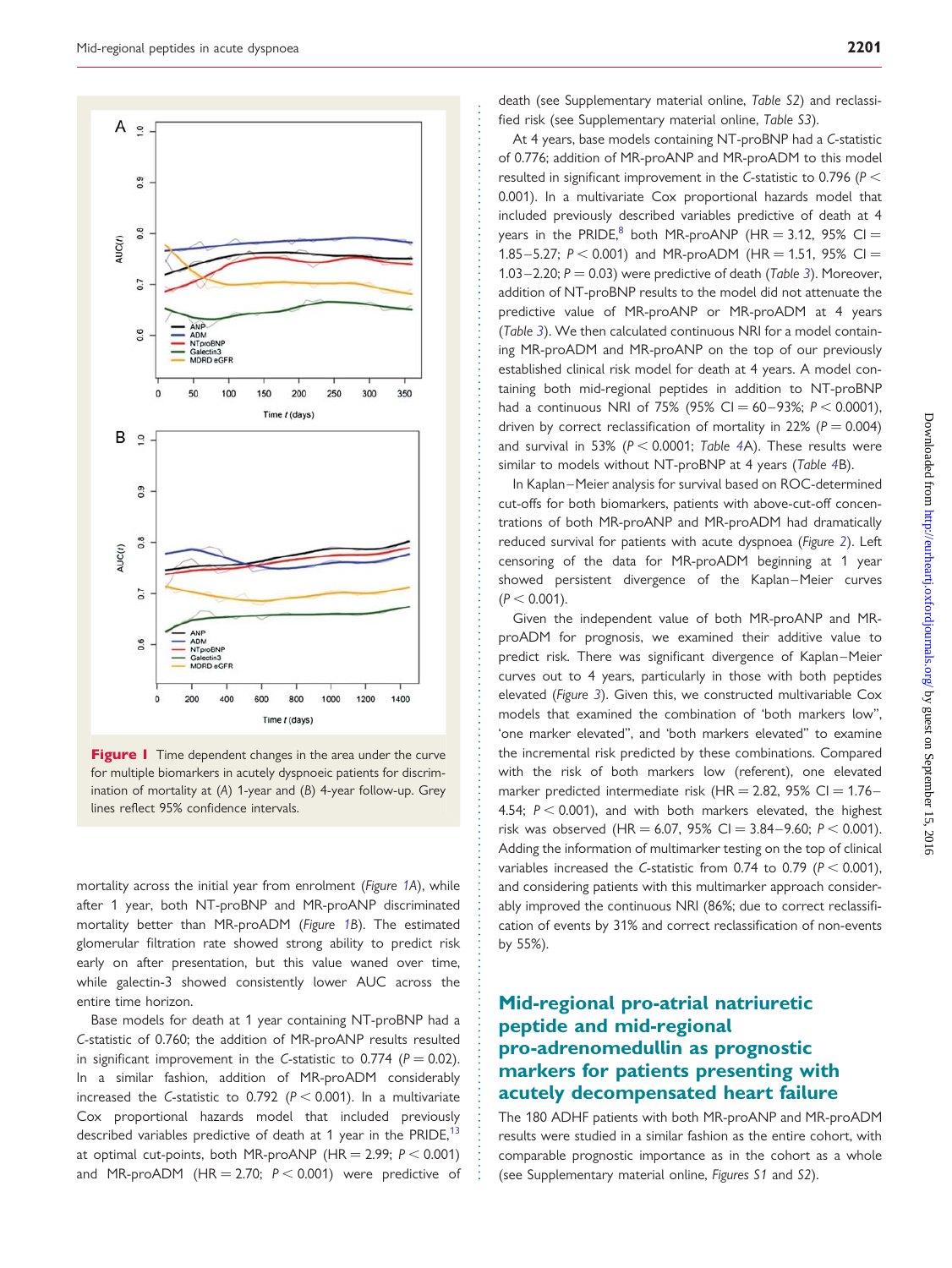<span id="page-5-0"></span>Table 3 Multivariable Cox proportional hazards analysis for 4-year survival for both mid-regional pro-atrial natriuretic peptide and mid-regional pro-adrenomedullin with (A) and without (B) amino-terminal pro-B type natriuretic peptide in the model

| Covariate                         | <b>Hazard</b> ratio | 95% Confidence interval | P-value  |
|-----------------------------------|---------------------|-------------------------|----------|
| (A)                               |                     |                         |          |
| Age $\geq$ 75 years               | 1.55                | $1.11 - 2.17$           | 0.01     |
| NT-proBNP $\geq$ 986 pg/mL        | 1.34                | $0.82 - 2.22$           | 0.25     |
| Haemoglobin (per 20 g/L increase) | 0.88                | $0.82 - 0.95$           | 0.0006   |
| Active tobacco use                | 0.78                | $0.57 - 1.08$           | 0.13     |
| Aldosterone use on presentation   | 2.04                | $1.17 - 3.56$           | 0.01     |
| MR-proANP $\geq$ 194 pmol/L       | 3.12                | $1.85 - 5.27$           | < 0.0001 |
| MR-proADM ≥0.77 nmol/L            | 1.51                | $1.03 - 2.20$           | 0.03     |
| (B)                               |                     |                         |          |
| Age $\geq$ 75 years               | 1.55                | $1.11 - 2.16$           | 0.01     |
| Haemoglobin (per 20 g/L increase) | 0.88                | $0.82 - 0.95$           | 0.0005   |
| Active tobacco use                | 0.79                | $0.57 - 1.09$           | 0.15     |
| Aldosterone use on presentation   | 2.05                | $1.18 - 3.56$           | 0.01     |
| $MR-proAMP > 194$ pmol/L          | 3.86                | $2.56 - 5.82$           | < 0.0001 |
| MR-proADM > 0.77 nmol/L           | 1.57                | $1.09 - 2.28$           | 0.02     |

Table 4 Reclassification analyses for a model containing mid-regional pro-atrial natriuretic peptide and mid-regional pro-adrenomedullin in addition to a clinical risk model with (A) and without (B) amino-terminal pro-B type natriuretic peptide for death at 4 years, utilizing the continuous version of the net reclassification improvement approach

| MR-proANP and MR-proADM with<br>NT-proBNP    | All   | <b>Reclassified</b><br>upwards | <b>Reclassified</b><br>downwards | <b>NRI</b>                 |                      | P-value |
|----------------------------------------------|-------|--------------------------------|----------------------------------|----------------------------|----------------------|---------|
| (A)                                          |       |                                |                                  |                            |                      |         |
| Kaplan-Meier rate of event                   | 31.1% | 54.2%                          | 18.6%                            |                            |                      |         |
| Expected number of event subjects            | 170   | 104                            | 66                               | Among event subjects       | 22%                  | 0.004   |
| Expected number of non-event subjects        | 376   | 88                             | 288                              | Among non-event subjects   | 53%                  | < 0.001 |
|                                              |       |                                |                                  | Overall (95% bootstrap CI) | 75.5% (59.5 - 92.8%) | < 0.001 |
| MR-proANP and MR-proADM without<br>NT-proBNP | All   | Reclassified<br>upwards        | Reclassified<br>downwards        | <b>NRI</b>                 |                      | P-value |
| (B)                                          |       |                                |                                  |                            |                      |         |
| Kaplan–Meier rate of event                   | 30.9% | 55.2%                          | 17.9%                            |                            |                      |         |
| Expected number of event subjects            | 170   | 106                            | 64                               | Among event subjects       | 25%                  | 0.0013  |
| Expected number of non-event subjects        | 380   | 86                             | 294                              | Among non-event subjects   | 55%                  | < 0.001 |
|                                              |       |                                |                                  | Overall (95% bootstrap CI) | 79.4% (62.6–96.3%)   | < 0.001 |

## **Discussion**

In patients with acute dyspnoea, establishing an early and certain cause for the presence or absence of ADHF is crucially important, while establishing severity of presentation and ascertainment of risk stratification may be useful for treatment decision-making and planning early follow-up; such risk assessment is recommended by clinical practice guidelines.<sup>2</sup>

In the present study, we found MR-proANP to be accurate for the identification or exclusion of ADHF in dyspnoeic patients. Intriguingly, addition of MR-proANP results to NT-proBNP improved diagnostic accuracy by correctly reclassifying patients with and without ADHF. In addition, results from both MR-proANP and MR-proADM (the latter secreted by a variety of organs in response to oxidative stress and tissue hypoxia) were independent predictors of short- to longer-term prognosis in patients with acute dyspnoea with or without ADHF. Measurement of both MR-proANP and MR-proADM reclassified risk individually, with their conjoint measurement adding even more reclassification. Our analysis—performed with a rigour recom-mended by current standards<sup>[3](#page-7-0)</sup>—provides good evidence for the diagnostic and prognostic importance of these novel biomarkers.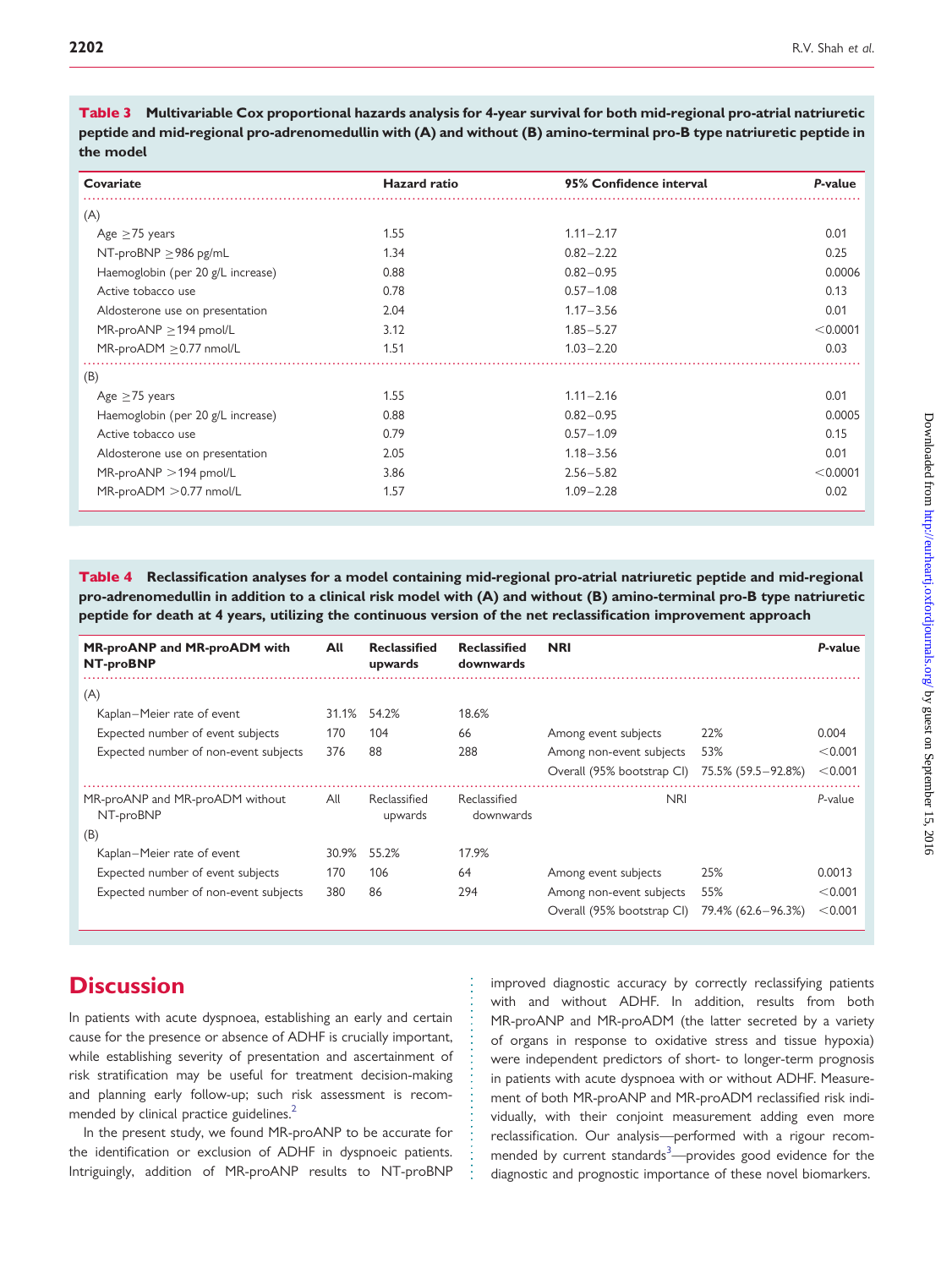<span id="page-6-0"></span>

Figure 2 Kaplan–Meier survival curves for patients with acute dyspnoea with follow-up to 4 years for (A) mid-regional pro-atrial natriuretic peptide and (B) mid-regional pro-adrenomedullin.

In the largest published study of MR-proANP in undifferentiated dyspnoea [the Biomarkers in Acute Heart Failure (BACH) study],<sup>[5](#page-7-0)</sup> An MR-proANP was independently predictive of a diagnosis of ADHF beyond BNP concentration. Utilizing age-adjusted cut-offs, we found that MR-proANP had a lower sensitivity but a higher specificity and PPV, compared with the results in BACH. Interestingly, even in the context of NT-proBNP results, MR-proANP remained independently predictive of ADHF. It is intriguing that two natriuretic peptides from separate methods of synthesis and

sites of origin (ANP is synthesized mainly in the atrium and stored as granules, while BNP is synthesized and released de novo mainly in the ventricles) add independent diagnostic information for diagnosis and raise the possibility that these two classes of peptides may occasionally impart different clinical information.

In BACH, it was suggested that MR-proANP might assist in clarifying diagnostic uncertainty in the context of areas of vulnerability for BNPs, such as with grey zone results, $12$  obesity, or in patients with impaired renal function. Our results do not support this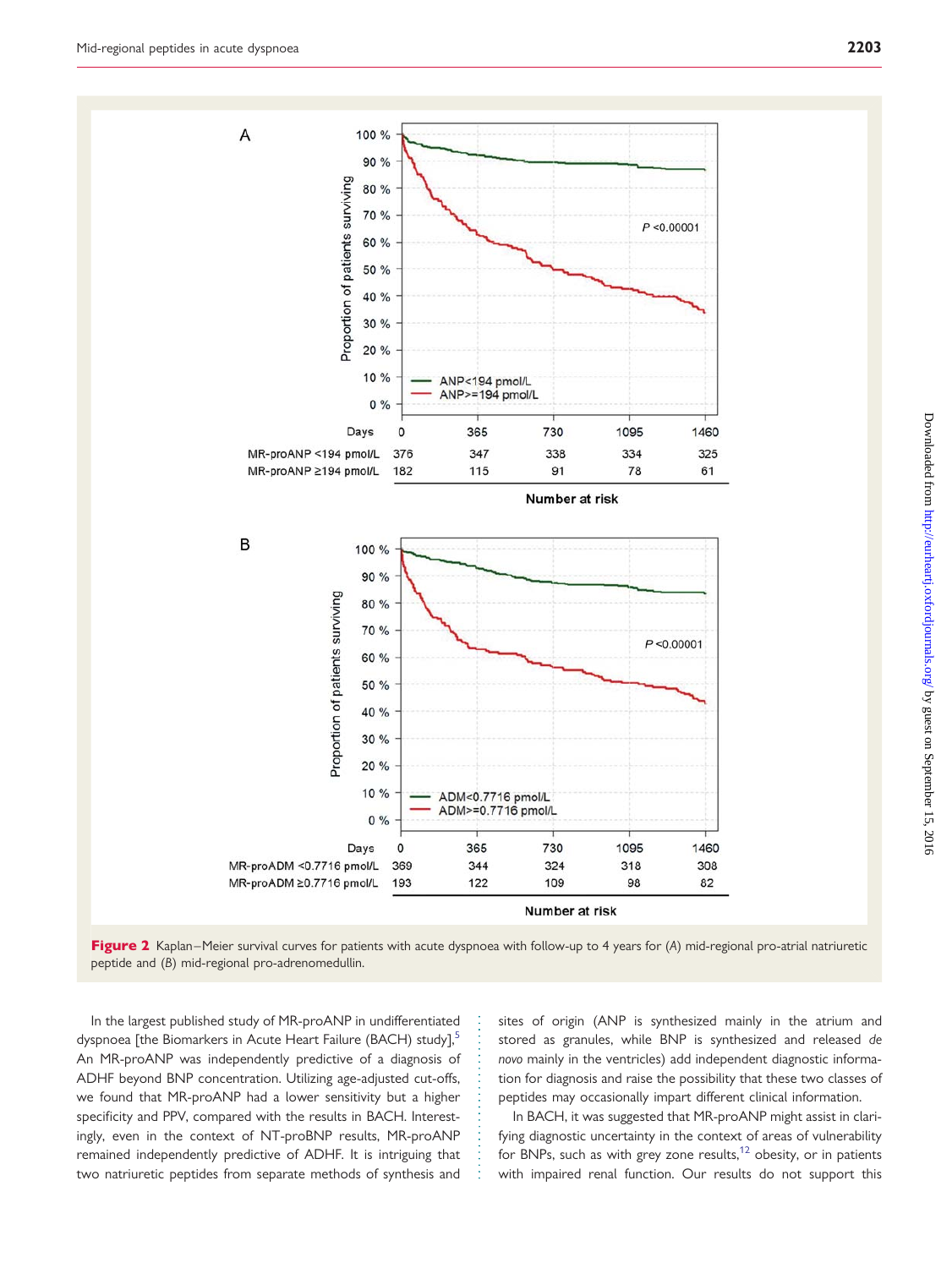<span id="page-7-0"></span>

Figure 3 Combination of mid-regional pro-atrial natriuretic peptide and mid-regional pro-adrenomedullin for multimarker risk assessment in dyspnoea. Patients with mid-regional pro-atrial natriuretic peptide >194 pmol/L and mid-regional pro-adrenomedullin  $>$  0.77 nmol/L had the highest risk.

contention, however. Importantly, the effects of atrial fibrillation were particularly negative on MR-proANP; given the primarily atrial site for MR-proANP synthesis, it seems plausible that arrhythmias arising in the atrium may lead to excessive release of ANP, independent of ADHF status. Indeed, intense ANP-mediated diuresis following termination of supraventricular tachyarrhythmia has been described.<sup>[14](#page-8-0)</sup> Clinicians should be aware that while MR-proANP has generally similar vulnerabilities as NT-proBNP, the effects of atrial fibrillation are particularly significant on MR-proANP.

The prognostic value of both MR-proANP and MR-proADM was substantial in our analysis, and our results considerably extend the findings of the BACH study, which followed patients out to 90 days. Short-term prognostic value is probably most impactful from a decision-making perspective; however, the longer-term data provided in our analysis are certainly novel, extending well beyond current time horizons studied for these markers, and suggest that the combination of MR-proADM together with a natriuretic peptide would be expected to provide important information regarding risk in acute dyspnoea across short, intermediate, and longer term. Our data do not inform whether the measurement of MR-proANP or MR-proADM may be used for therapeutic monitoring or guidance; given their prognostic value, MR-proADM and MR-proANP should now be scrutinized for this application as has been done for NT-proBNP.<sup>[15](#page-8-0)</sup>

As clinicians have numerous biomarker tools to evaluate risk, our results are informative; in PRIDE, the information afforded from the combination of a natriuretic peptide and MR-proADM was above and beyond renal function assessment or galectin-3. The latter, a biomarker of fibrosis was found in a prior study from this data set to be additively prognostic to natriuretic pep-tides for risk stratification;<sup>[9](#page-8-0)</sup> in the present analysis, galectin-3 did

not remain in the model in the presence of MR-proADM, suggesting MR-proADM to be superior for risk assessment in PRIDE.

Our study has several limitations. Our hazard modelling at 30 and 90 days was insufficiently powered, and thus hypothesis generating. However, the relationships we observed in the short term were largely consistent with other time points. We did not examine relationships between cardiac structure and function and MR-proADM or MR-proANP, although such analyses are planned. We do not have serial biomarker measurements, such as following ADHF treatment, which should be considered an important study to follow analyses such as ours and the BACH study, which focused on baseline values only. This limitation not withstanding, the biorepository from the PRIDE study is well-recognized for the evaluation of novel biomarkers in acute dyspnoea and ADHF.

In conclusion, we found firm evidence of diagnostic value for MR-proANP, and prognostic value for both MR-proANP and MR-proADM in patients with acute dyspnoea. Future work studying the relationships between these mid-regional pro-peptide fragments and cardiac structure and function, as well as studies of their value for biomarker-guided HF therapy is planned.

## Supplementary material

[Supplementary material is available at](http://eurheartj.oxfordjournals.org/lookup/suppl/doi:10.1093/eurheartj/ehs136/-/DC1) European Heart Journal [online](http://eurheartj.oxfordjournals.org/lookup/suppl/doi:10.1093/eurheartj/ehs136/-/DC1).

#### Funding

This work was supported by a grant from BRAHMS GmBH. R.V.S. is supported by an American Heart Association Post-Doctoral Fellowship Award (11POST000002) and a training grant from the Heart Failure National Institutes of Health Clinical Research Network (U01-HL084877). H.K.G. is supported by the Dennis and Marilyn Barry Clinical Research Fellowship. Q.A.T. is supported by National Institutes of Health grant K23HL098370 and L30HL093896. J.L.J. is supported by a grant from the Balson Clinical Scholar Fund.

Conflict of interest: J.L.J. has received grants from Roche Diagnostics, Siemens Diagnostics, Critical Diagnostics, and BRAHMS, GmBH.

#### **References**

- 1. Bleumink GS, Knetsch AM, Sturkenboom MC, Straus SM, Hofman A, Deckers JW, Witteman JC, Stricker BH. Quantifying the heart failure epidemic: prevalence, incidence rate, lifetime risk and prognosis of heart failure The Rotterdam Study. Eur Heart | 2004;25:1614-1619.
- 2. Dickstein K, Cohen-Solal A, Filippatos G, McMurray JJ, Ponikowski P, Poole-Wilson PA, Stromberg A, van Veldhuisen DJ, Atar D, Hoes AW, Keren A, Mebazaa A, Nieminen M, Priori SG, Swedberg K. ESC guidelines for the diagnosis and treatment of acute and chronic heart failure 2008: the Task Force for the diagnosis and treatment of acute and chronic heart failure 2008 of the European Society of Cardiology. Developed in collaboration with the Heart Failure Association of the ESC (HFA) and endorsed by the European Society of Intensive Care Medicine (ESICM). Eur J Heart Fail 2008;10:933-989.
- 3. van Kimmenade RR, Januzzi JL Jr. Emerging biomarkers in heart failure. Clin Chem 2012;58:127 –138.
- 4. Jougasaki M, J B. Adrenomedullin: potential in physiology and pathophysiology. Life Sci 2000;66:885–872.
- 5. Maisel A, Mueller C, Nowak R, Peacock WF, Landsberg JW, Ponikowski P, Mockel M, Hogan C, Wu AH, Richards M, Clopton P, Filippatos GS, Di Somma S, Anand I, Ng L, Daniels LB, Neath SX, Christenson R, Potocki M, McCord J, Terracciano G, Kremastinos D, Hartmann O, von Haehling S, Bergmann A, Morgenthaler NG, Anker SD. Mid-region pro-hormone markers